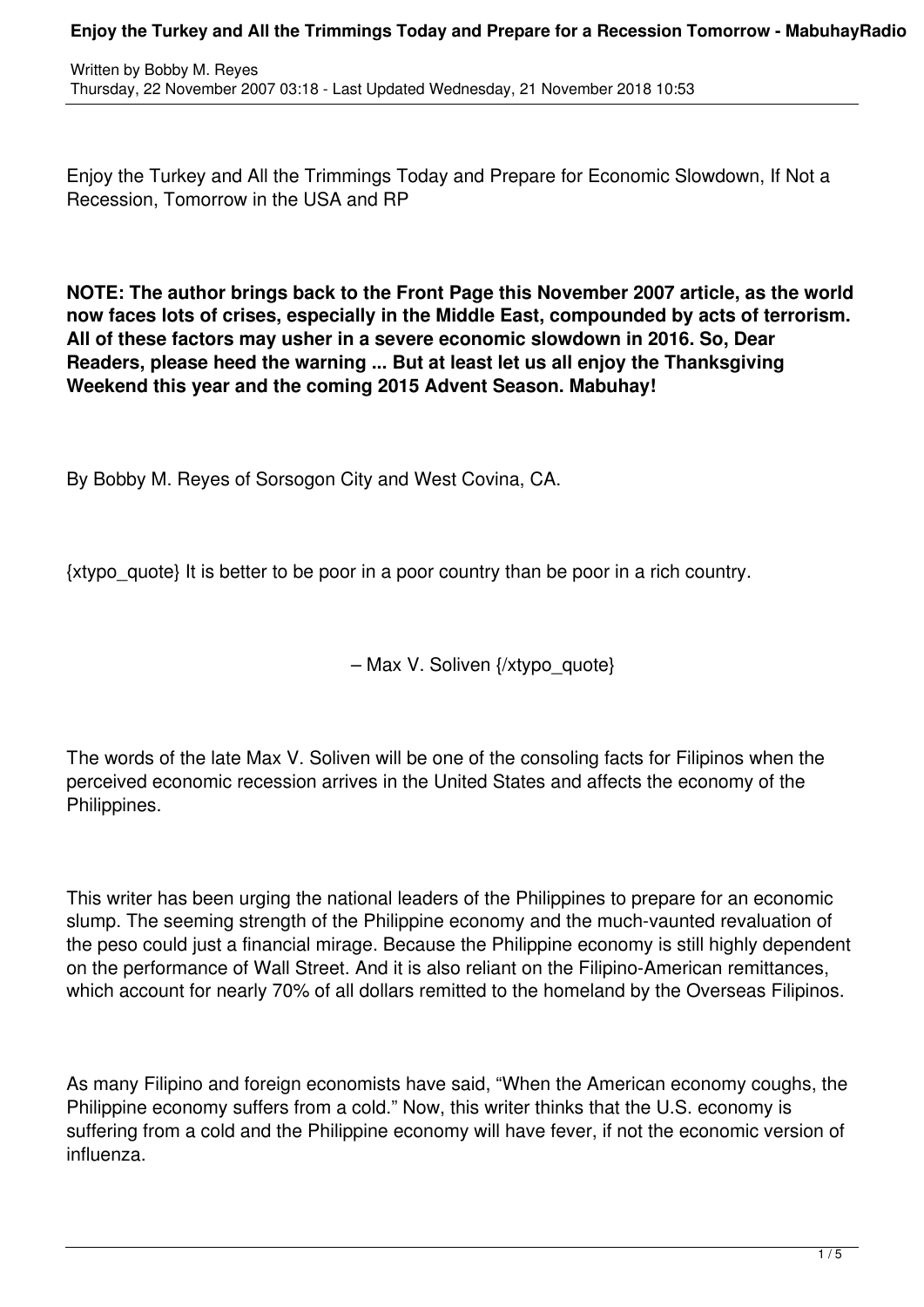On the eve of Thanksgiving 2007, Scott Duke Harris of the *Mercury News* of San Jose, California, where Silicon Valley is located, has sounded the same apprehension. There was also the move earlier this month of California Gov. Arnold Schwarzenegger, who ordered state agencies to prepare a 10-percent reduction in the 2008 state budget. Governor Schwarzenegger thinks that the California economy, which is the sixth largest in the world, will suffer as a result of the economic doldrums in the United States.

When and if economic recession in the United States comes, Filipino Americans will start also to tighten their belts, even if only one-third of them have Ilocano roots. Many Filipino Americans will take also their annual vacation in the United States or in Mexico, where the dollar's purchasing power goes further than in the Philippines.

When the remittances from the Overseas Filipinos slow down, when the price of crude oil hits \$125 or higher per barrel, how can the Philippines cope up with a worldwide recession caused primarily by the economic slowdown of the world's biggest economy that is the United States'? Where will the Philippine government get the P624.1-billion (US\$13.87 billion, spelled with a B at P45/\$1 exchange rate) in 2008 to settle maturing obligations? It is 1.8-percent higher than the allocation for debt service of P612.8 billion this year, documents from the Department of Finance showed. (For the full report on the Philippines' foreign and domestic borrowings, please go to http://www.mabuhayradio.com/content/view/491/51/ .)

Mr. H[arris did not mention in his article the number-one ca](content/view/491/51/)use of the coming recession in the United States. The American taxpayers are shelling out tens of billions of dollars each week in fighting international terrorism in Iraq, Afghanistan, Pakistan and other countries. The cost of the Iraq war alone has been estimated to reach more than \$1.5-trillion (spelled with a T), minimum on a long-term basis. There is no way that the United States can sustain the economic impact of the war with its huge trade deficits year-in, year-out, and the massive financial crisis faced by Social Security, Medicare and the pension funds. And Baby Boomers are starting to retire in droves. And when one includes the subprime-mortgage crisis, you have the ingredients for a recession, if not an economic slowdown.

Here is Mr. Harris's article:

Those Thanksgiving Eve economy blues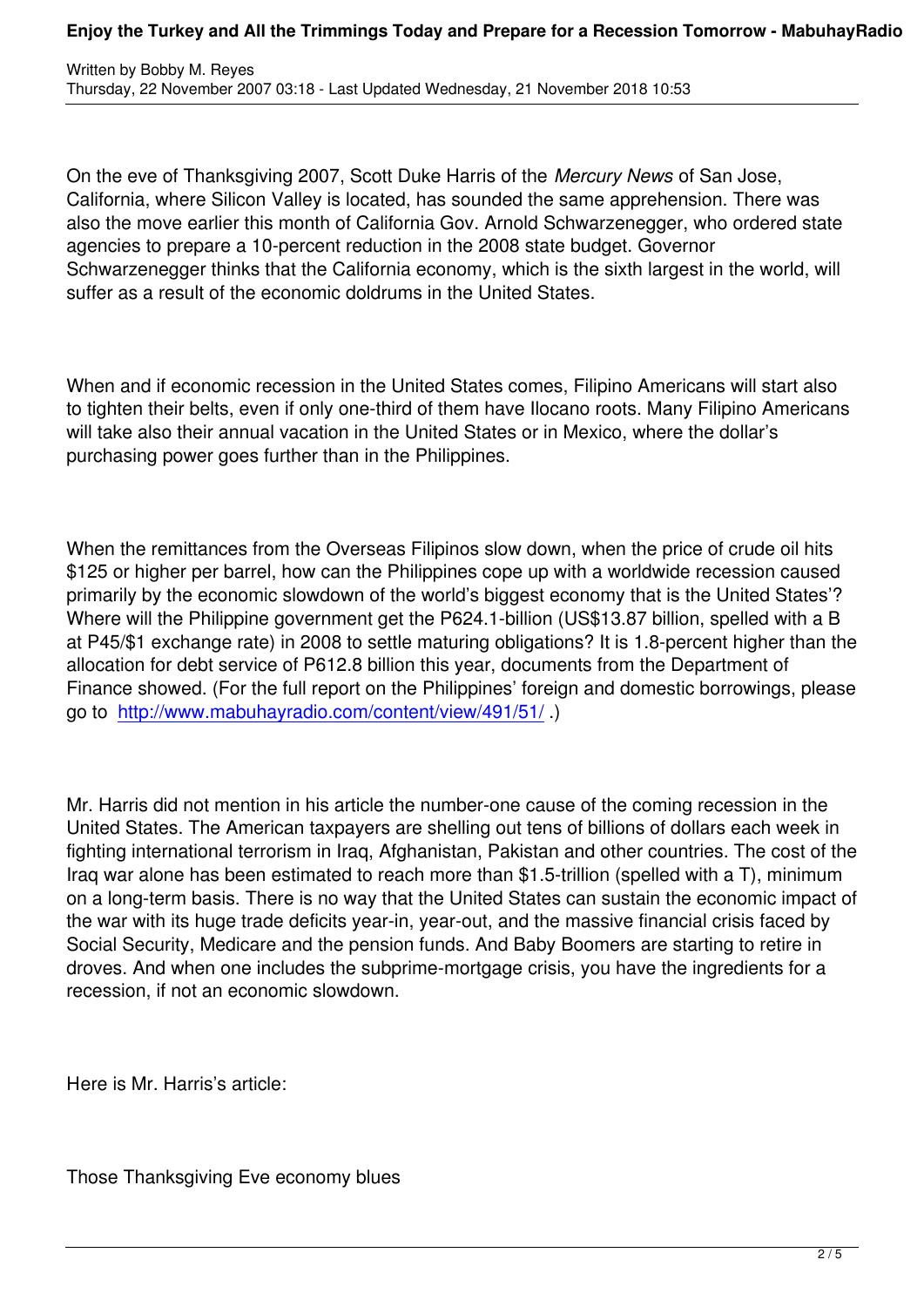By Scott Duke Harris  *Mercury News*

Article Launched: 11/21/2007 02:01:36 PM PST

http://www.mercurynews.com/ci\_7526463?IADID

That giant gobbling sound. You may be shocked anew by the cost of filling up your gas tank for that Thanksgiving road trip. The price at the pump, approaching \$4 a gallon in some stations, makes the credit crunch that much crunchier – and another reason why the mood on [Wall Street is getting more g](http://www.mercurynews.com/markets/ci_7523247)rim.

As if the subprime mortgage mess weren't enough, oil is flirting with \$100 a barrel. That and the slowing U.S. economy helped explain why Wall Street and foreign exchanges took another tumble Wednesday.

The Dow Jones fell back below the 13,000 mark - well below, actually, sliding 211 points (1.62 percent) to close at 12,799. And to think: It was only Oct. 9 that the Dow had reached a record close of 14,164 points.

The tech-heavy NASDAQ, meanwhile, fell 34.66 points, or 1.33 percent to 2,562.15, while the broad S & P 500 lost 23.40 points, or 1.59 percent, to 1,416.30.

The dimming outlook will get tested Friday, since the day after Thanksgiving is considered the start of the holiday shopping season. Will cash registers be as jingly as usual?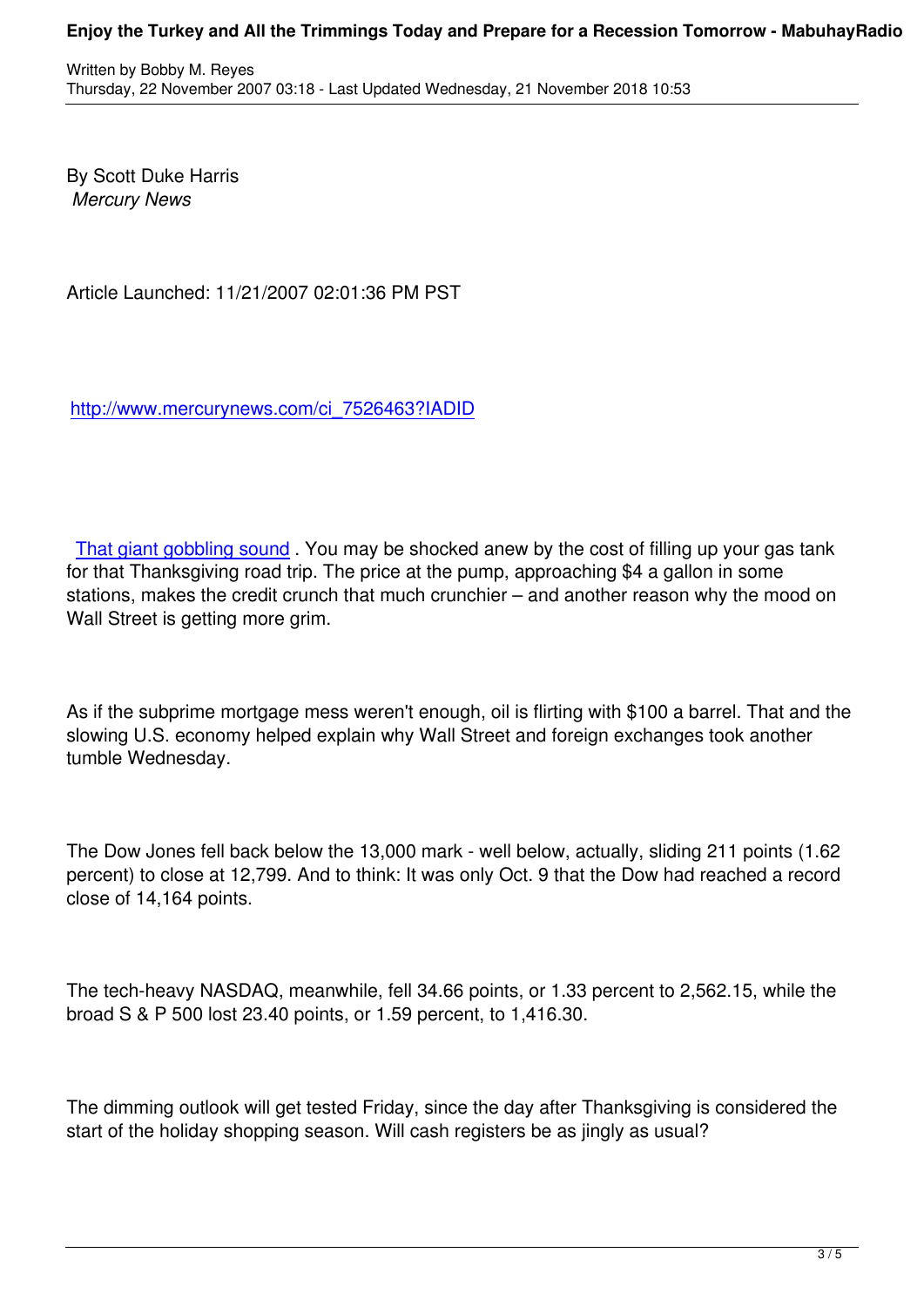## **Enjoy the Turkey and All the Trimmings Today and Prepare for a Recession Tomorrow - MabuhayRadio**

Written by Bobby M. Reyes Thursday, 22 November 2007 03:18 - Last Updated Wednesday, 21 November 2018 10:53

Whatever. Our advice is to enjoy your Thanksgiving feast so much you can loosen your belt and take a nap on the couch. But make the leftovers last.

Belt-tightening at the mall. Gap, the San Francisco-based clothing giant, managed to pull off a 28 percent rise in third-quarter profit despite a slowdown in sales at its Gap and Old Navy outlets. How? By reducing its marketing costs by about \$75 million in the quarter. (Why spend a bundle on advertising when the charge cards are at the limit?)

Investors clearly sense a slow holiday season. The value of Gap's stock tumbled 6.14 percent even though its profit of 30 cents per share beat analysts' forecasts by a penny.

Among the reasons: Same-store sales fell 5 percent compared with a year ago. Old Navy stores were off by 8 percent.

Same-store sales, or sales at stores open at least a year, is a key measure of retailer performance, because it gauges growth at existing stores rather than from newly opened ones.

Day-trading in E-Trade. Shares in E-Trade, the erstwhile dotcom high-flyer with Silicon Valley roots, rose as much as 12 percent today amid speculation that an outside investor will buy all or part of the company.

E-Trade, born in Palo Alto but now based in New York, was a pioneer of Internet stock trading. But that was then. While it ranks as the third-largest online broker, it also had the dubious distinction as the worst performer in the Standard & Poor's 500 Index this year, before today's rise.

E-Trade had lost 81 percent of its value this year, including a one-day plunge of 59 percent on Nov. 12 after a Citigroup analyst Prashant Bhatia said the company may go bankrupt. The stock rebounded 50 percent in the subsequent two days. Reports have been circulating that E-Trade may sell a stake for cash or sell the whole company to a competitor such as TD Ameritrade Holding Corp.